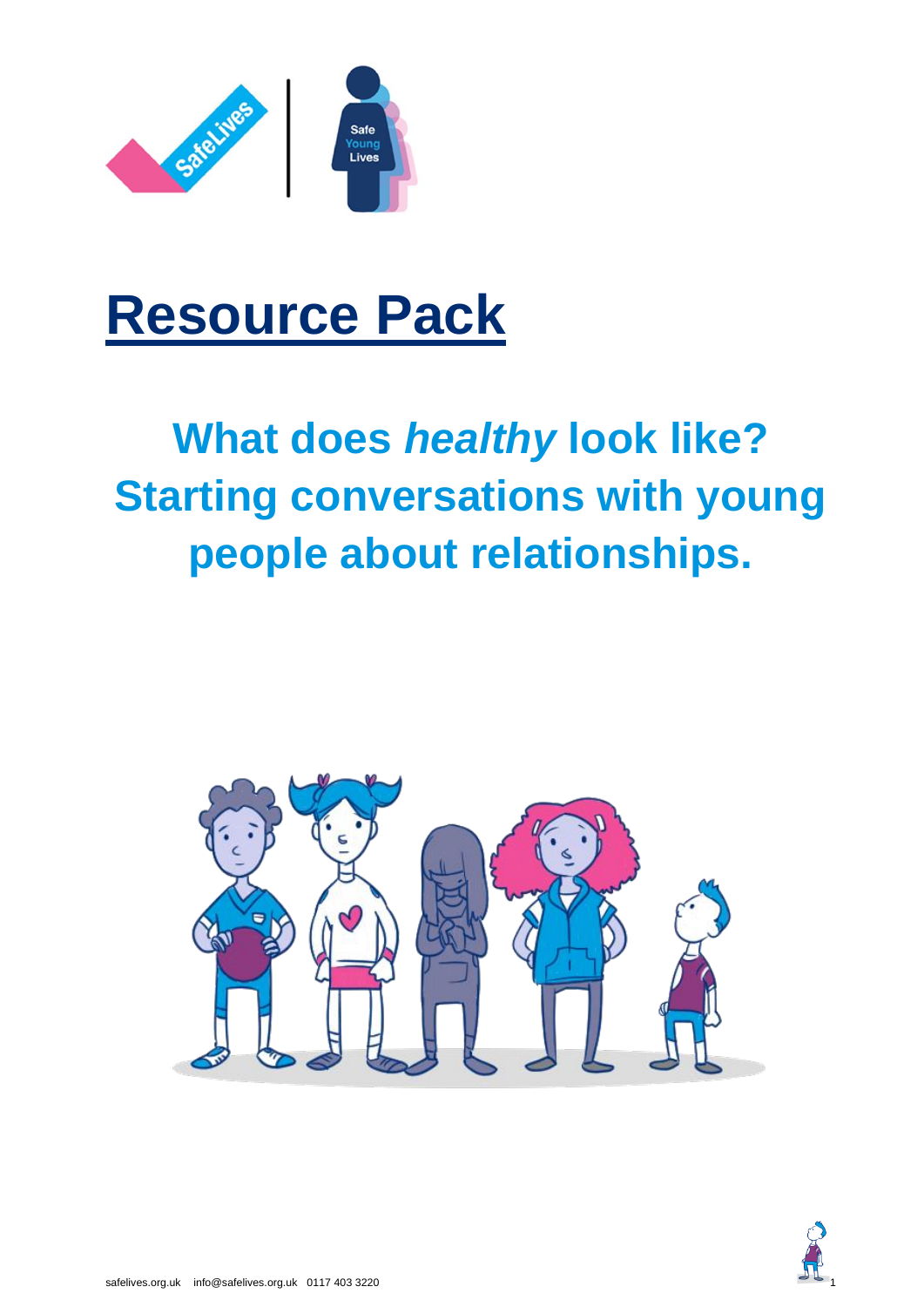### **Contents**

| Practitioner resource: Five key things to remember .4 |
|-------------------------------------------------------|
| Practitioner resource: Conversation starters  6       |
|                                                       |
|                                                       |
|                                                       |
|                                                       |
| Links to further resources14                          |

<span id="page-1-0"></span>



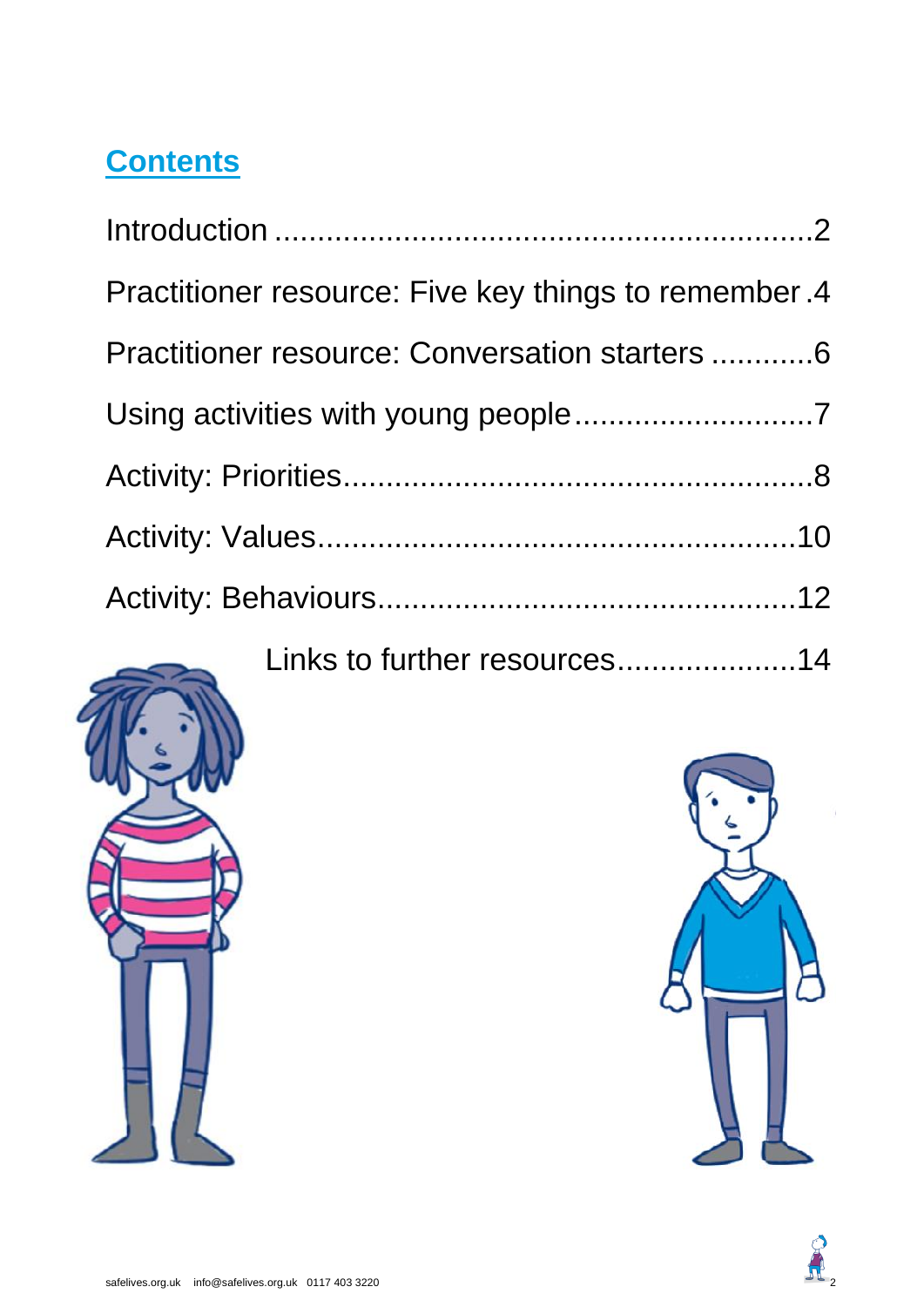## **Introduction**

This resource pack was created as a result of [SafeLives](https://safelives.org.uk/) work on bringing the [voices of men and boys](https://safelives.org.uk/voices-men-and-boys) into conversations about abuse and relationships.

Huge thanks to our funder and to the young people and the specialist organisations and practitioners who contributed their time, skills, and expertise to this project.

These resources build on research and development work that was done in relation to boys and young men but gender-neutral language is used as far as possible, to allow them to be used by practitioners working with young people of any gender.

The resources in the pack are designed primarily for use with young people aged 13-21 but could still be useful for professionals working with those outside of that age bracket.

Whilst this work often focuses on intimate or sexual relationships, these conversations are also important in relation to all the personal relationships that young people will have, including friendships.

SafeLives have produced a podcast to support this pack, talking through the background of the project and giving some guidance on starting conversations with young people. There is also a short webinar on the research.

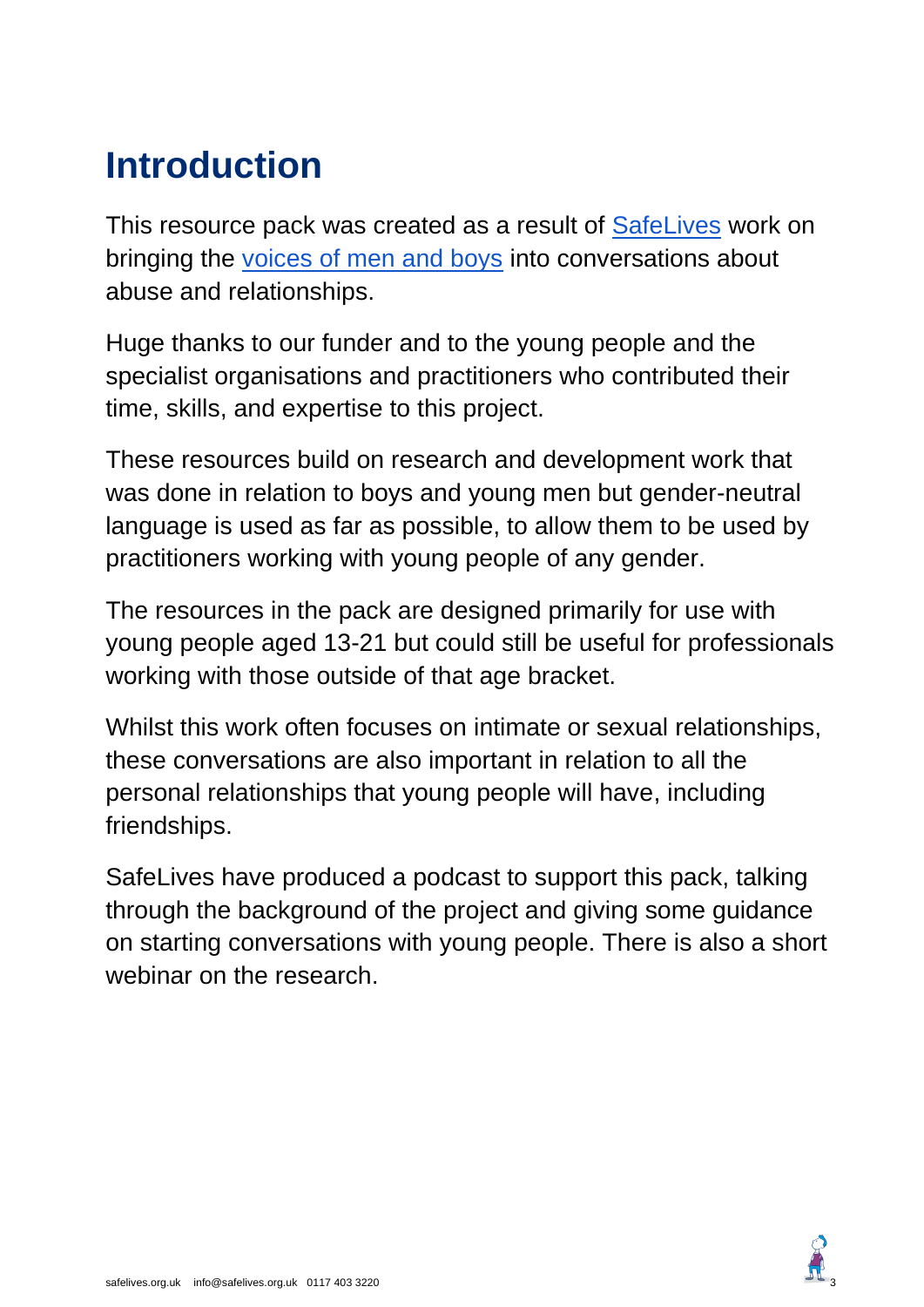# <span id="page-3-0"></span>**Practitioner resource: 5 key things to remember**

When we are working with young people, we need to:

- Think about **language**
- Consider our **approach**
- Build the **relationship**
- See the **whole person**
- Understand the roles of **peers**

#### **Language**

- Is it inclusive<sup>12</sup>
- Not judgmental
- Not victim-blaming or labelling.
- Relatable and jargon-free
- Allow young people to use their own terms



#### **Approach**

- Should be education or information-based, rather than based on judgement
- Consider the young person's identity or background
- Ensure it is culturally sensitive/competent
- Tailored to the individual young person
- Flexible in terms of structure, timescales etc.

<sup>&</sup>lt;sup>1</sup> When we say inclusive, we mean considering intersectionality of identity and experience and taking into account sexual orientation, gender identity, faith and belief, disability, citizenship, race, and culture on each topic. If the young people don't bring this in themselves then you can offer other perspectives to expand the conversation

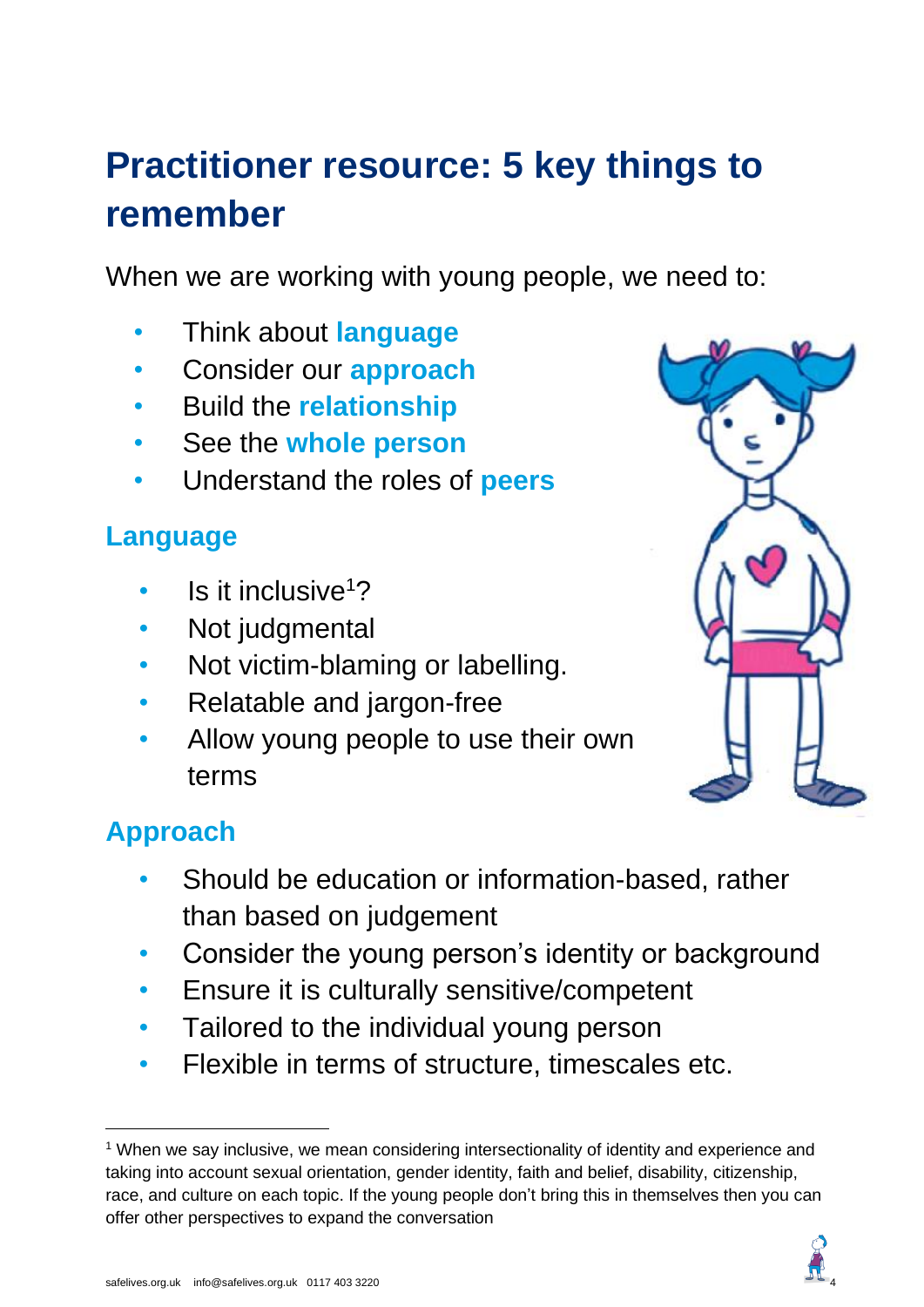#### **Relationship**

- Think about the role that trust plays in work with young people
- Takes time to build, need to work at their pace
- Must be led by the young person
- Consider what activities they enjoy and start there
- Model congruence, transparency, and clear boundaries
- Clear around confidentiality and disclosures

#### **Whole person**

- Consider the context of their current situation and early experiences
- Behaviour and attitudes are connected to sources of influence – what is their 'normal'? Why?
- Link to contextual safeguarding
- Is safeguarding possible if they disclose risk of harm?

#### **Peers**

- Peers can be a source of support as well as of risk
- We can work with groups to build culture of challenging harmful attitudes and behaviours
- Working with groups may allow us to connect with young people that will not engage with us 1:1
- Allows us to build understanding that we are someone it would be safe to approach, if a young person needed to talk.

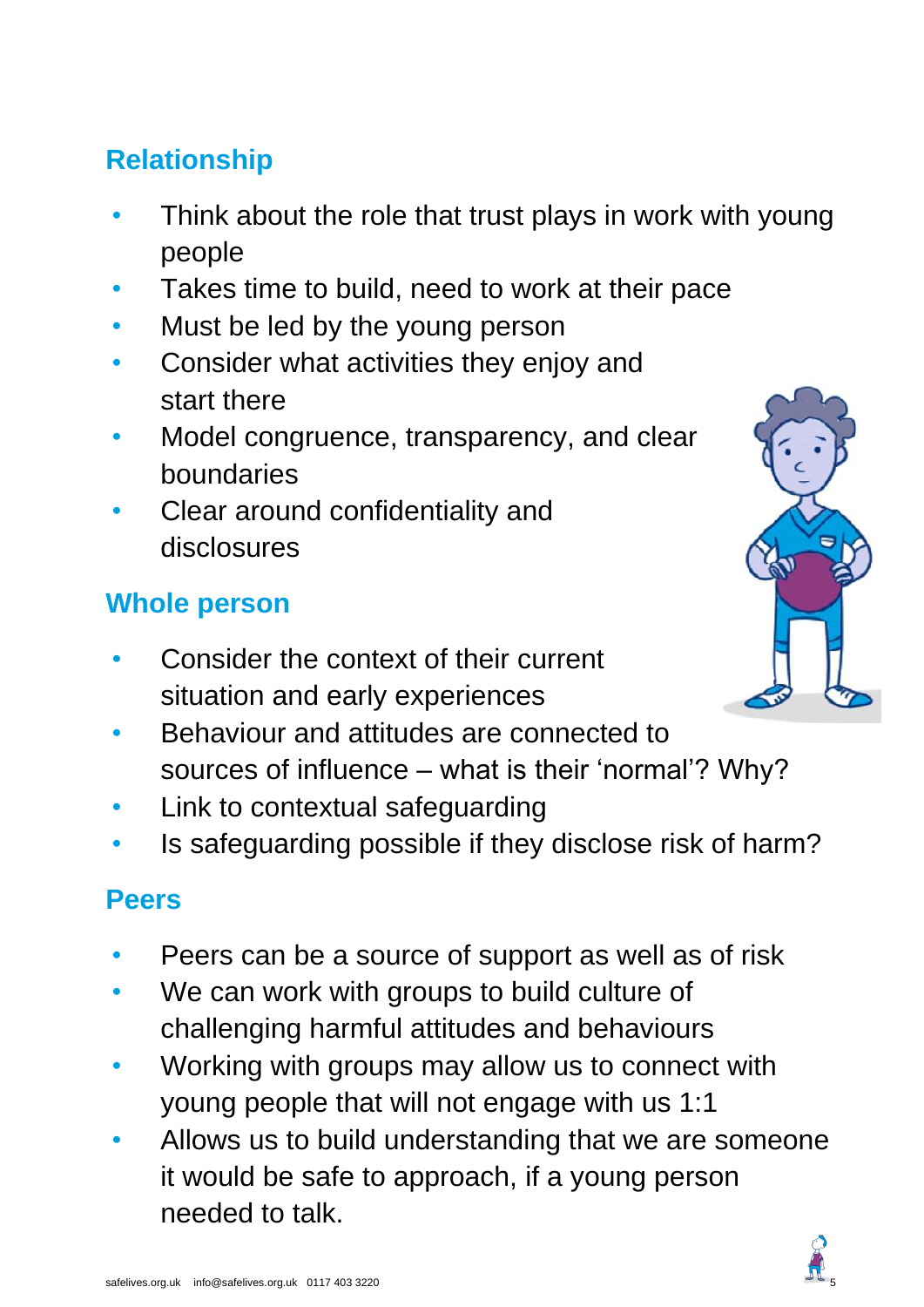## <span id="page-5-0"></span>**Practitioner resource: Conversation starters**

- What 3 things do you think are most important when you are seeing someone?
- What do you value most in a relationship? Who or what might influence this?
- What attitudes or behaviours might make you think about breaking up with someone you were seeing?
- What does the word toxic mean to you? What sort of thing might make a relationship toxic?
- What examples of healthy/toxic relationships have you seen in tv/films?
- Do you ever see your friends behaving in their relationships in a way that worries you?

#### *What do you do? / What could you do?*



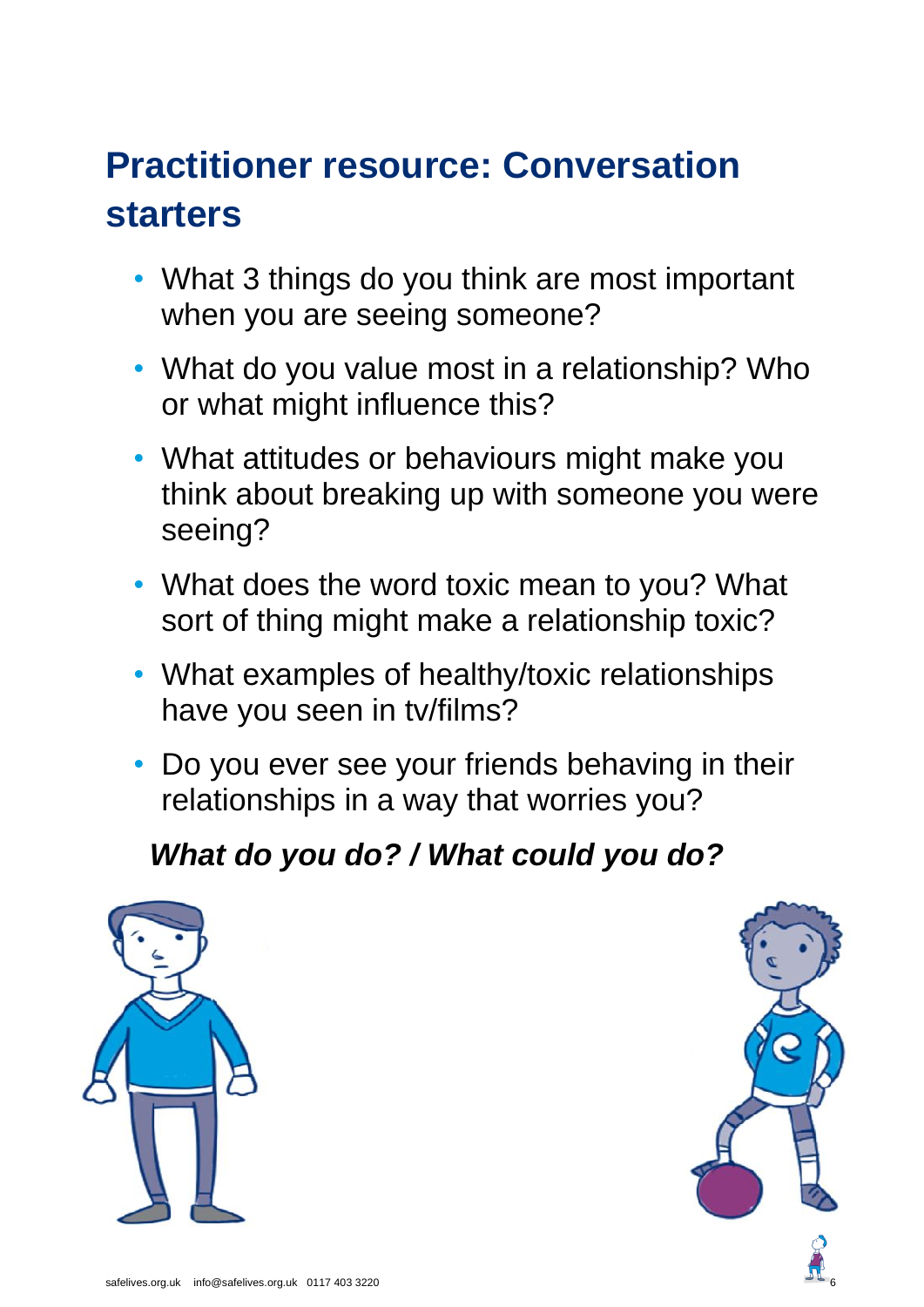### <span id="page-6-0"></span>**Using activities with young people**

Before you introduce any of the activities on the following pages into your work with young people, there are a few things to bear in mind.

The activities can be used in 1:1 conversations with individual young people but work best with a group. Ground rules are important in all work with young people, but especially when working in group settings. The exercises may highlight differing personal views, and everyone needs to feel safe and comfortable. If you don't already have ground rules or a group agreement, talk through that before you undertake any activities.



It will be important to tailor the activity to suit the young person or group you are working with. We wrote this pack with young people aged 13-21 in mind, but the exercises would work with those outside this age range.

We have included facilitator notes for each exercise.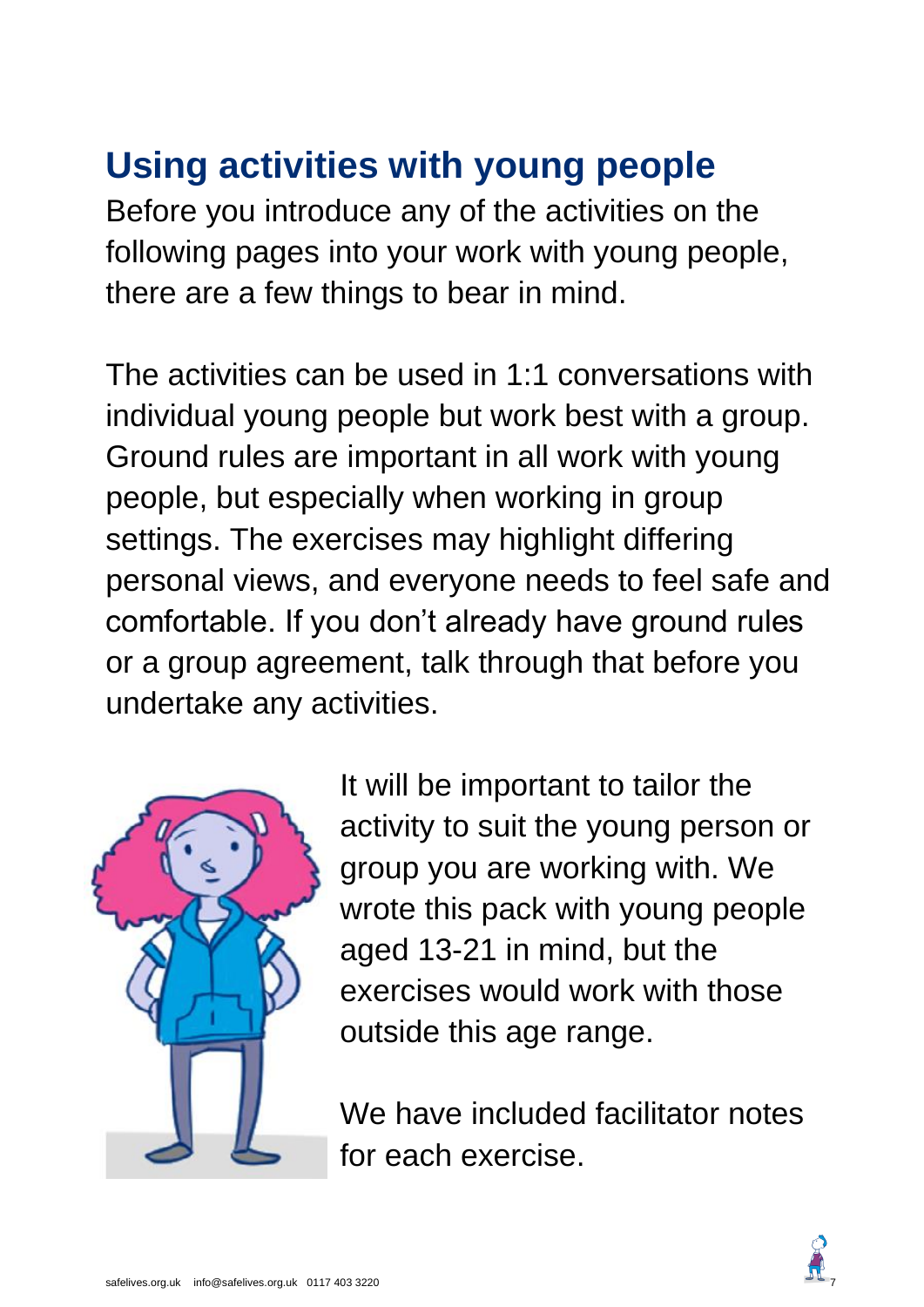# <span id="page-7-0"></span>**Activity: Priorities**

Online: Draw a line on a Zoom whiteboard or Google jamboard.

In room: Write the characteristics on post-its for a group or individual to arrange in a line on a wall.

Place/write the most important characteristic at one end of the line and work along. This also works well on a vertical line with the most important at the top.

Explore differences of opinion and where the importance comes from, is it the individual or society/culture? Why is x more important than y?

Examples of partner characteristics:

- Good looking
- Kind
- Listens to me
- Has lots of friends
- Clever
- Gets on with my friends and family
- Honest
- Shows their emotions
- Generous
- Has experience in relationships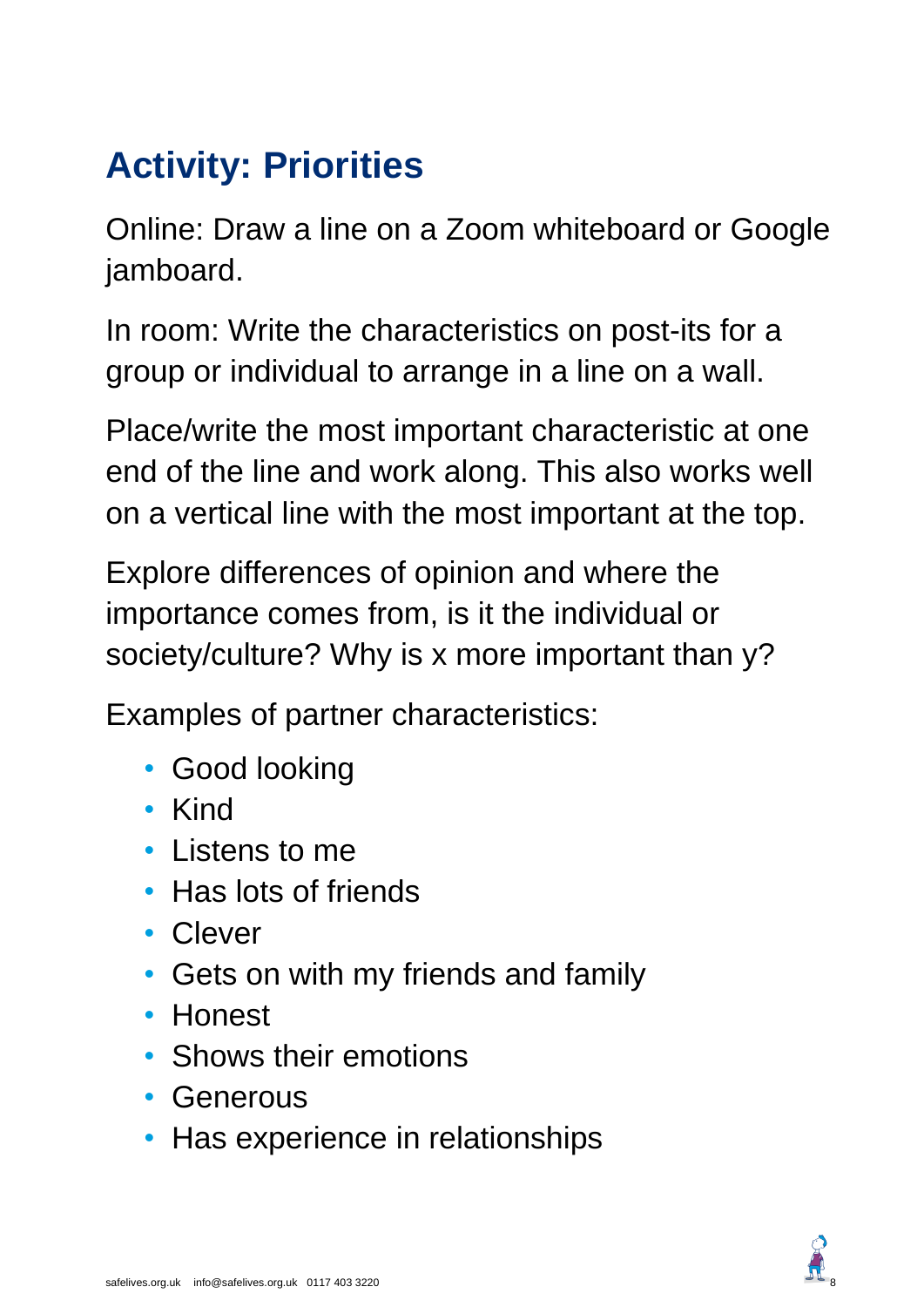#### **Priorities activity - facilitator notes:**

The aim of this activity is to start a conversation about what young people feel is important in relationships and why that might be.

When establishing the group, highlighting the central value of anti-discrimination is important, so participants know that:

- 1. You will always listen to their intention so it's okay if they don't get it right, and
- 2. Discriminatory language and attitudes are not welcome in the space.

Be aware that if young people do not have their own experience of relationships, they may focus on more superficial and stereotypical ideas of an ideal partner such as physical appearance, rather than personality or behaviour traits. It can be helpful to use examples to explore the discussion further, these could be from tv/film or just hypothetical scenarios.

You can add in other characteristics, in line with the conversation, if that is useful. Make sure they relate to an individual rather than a relationship dynamic.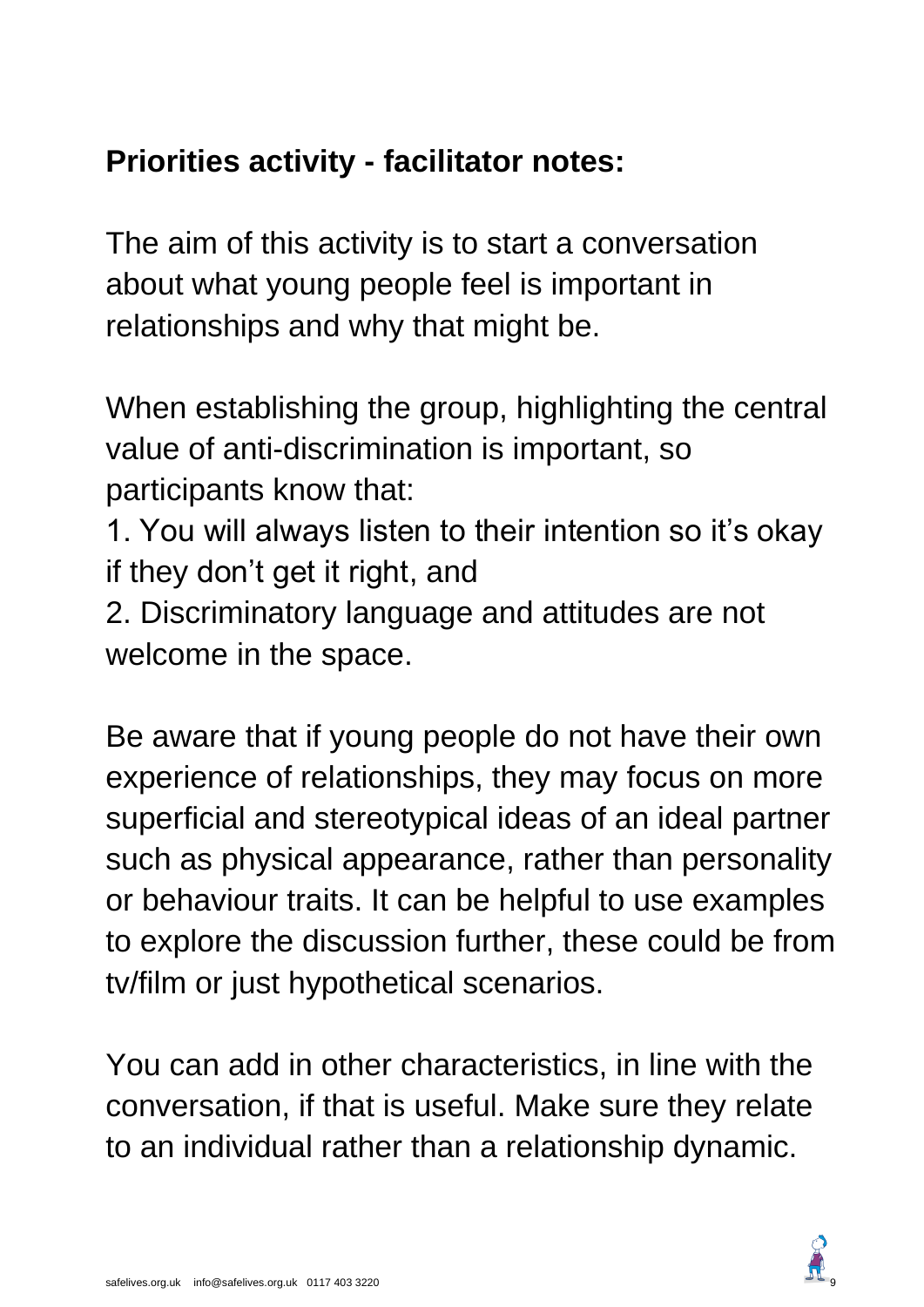### <span id="page-9-0"></span>**Activity: Values**

Online: Create a Zoom white board or Google jamboard with three headings.

In room: Write each heading on a post-it note.

Look at the list of sex and relationship topics/issues and take it in turns to place them under one of three headings and explain why you have placed it there:

"I value this for me/this is ok for me",

"I value this for others/this is ok for others",

"I don't value this/this is not ok for anybody"

Topics/issues:

- Looking at porn
- Celibacy/choosing not have sex
- Open relationships
- Marriage/commitment
- Sharing nudes
- Sex before 16 years old
- Masturbation
- Abortion
- Having lots of sexual partners

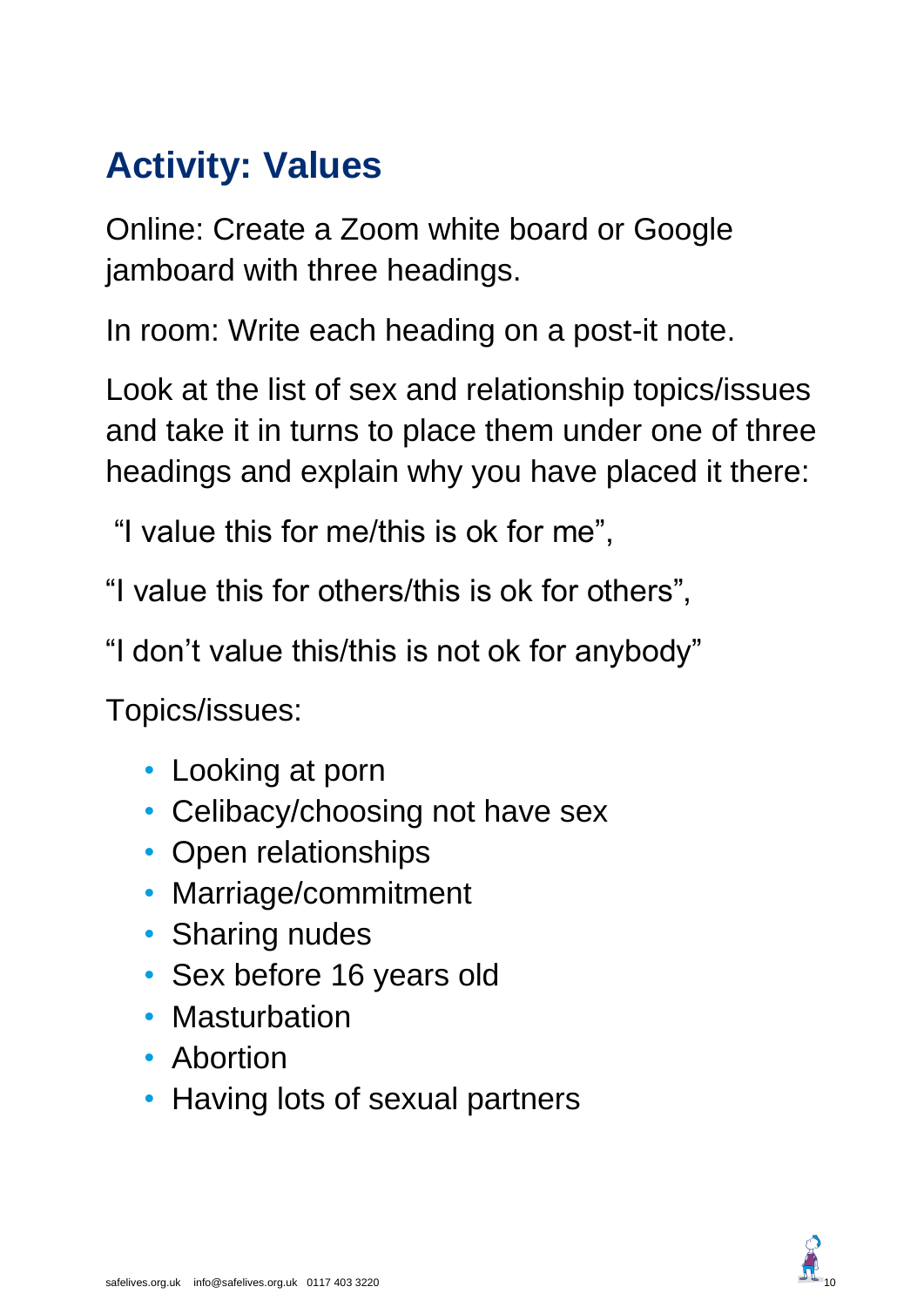#### **Values activity - facilitator notes:**

The aim of this activity is to create space for young people to explore what their own values are when it comes to relationships for themselves and others and where those values come from.

The topics here are intentionally broad, this is likely to open up discussion about context, legislation, age, social expectations etc. The intention is to start a conversation, so allow the young people to explore the topics if it feels comfortable and appropriate.

You could use short video resources to support this activity, such as [this one on enthusiastic consent](https://youtu.be/AqBQH1e7XwQ) or [this one made by LGBTIQ+ young people.](https://www.youtube.com/watch?v=z4049yX84ts)

You may need to provide additional support or information, particularly in relation to legal issues. You may also want to include or refer to additional resources, for example around consent or sexual health.

<span id="page-10-0"></span>[Bish](https://www.bishuk.com/) and [The Mix](https://www.themix.org.uk/) are both excellent sources of information around these topics.

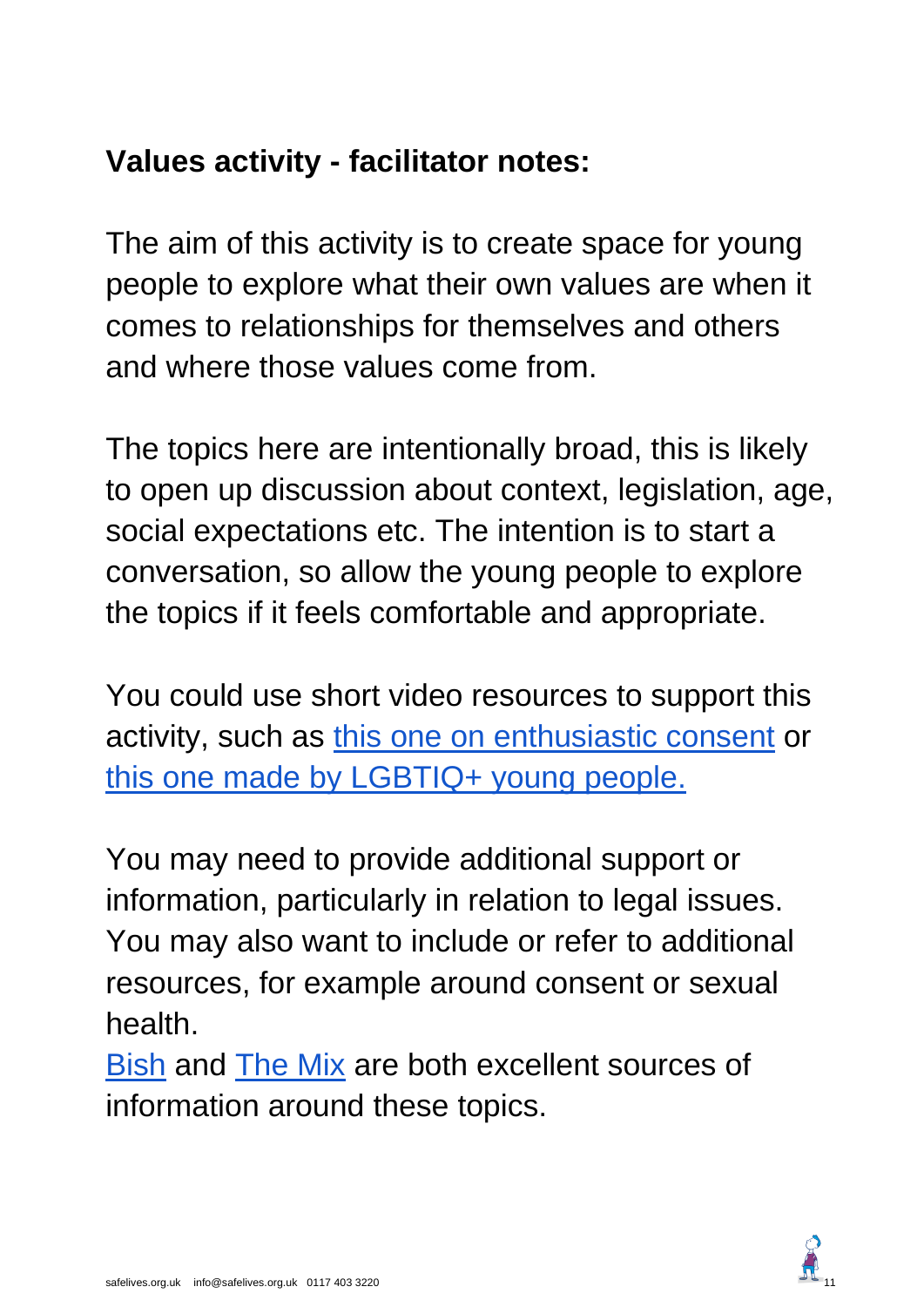## **Activity: Behaviours**

As a group, discuss whether you think each of the following relationship behaviours are healthy or unhealthy.

These things aren't always clear cut and there may be some grey areas, discuss why it might be hard to decide. Context is important.

Behaviours:

- Looking at their phone.
- Showing them off to your friends.
- Listening to their opinions.
- Making all the decisions.
- Checking who they are with.
- Hanging out with them and their friends.
- Telling them you love them all the time.
- Having your own interests or hobbies.
- Keeping secrets from them.
- Always wanting to know where they are.
- Encouraging them to do things with their friends.
- Wanting them to dress/look a certain way.
- Getting annoyed if you can't contact them.

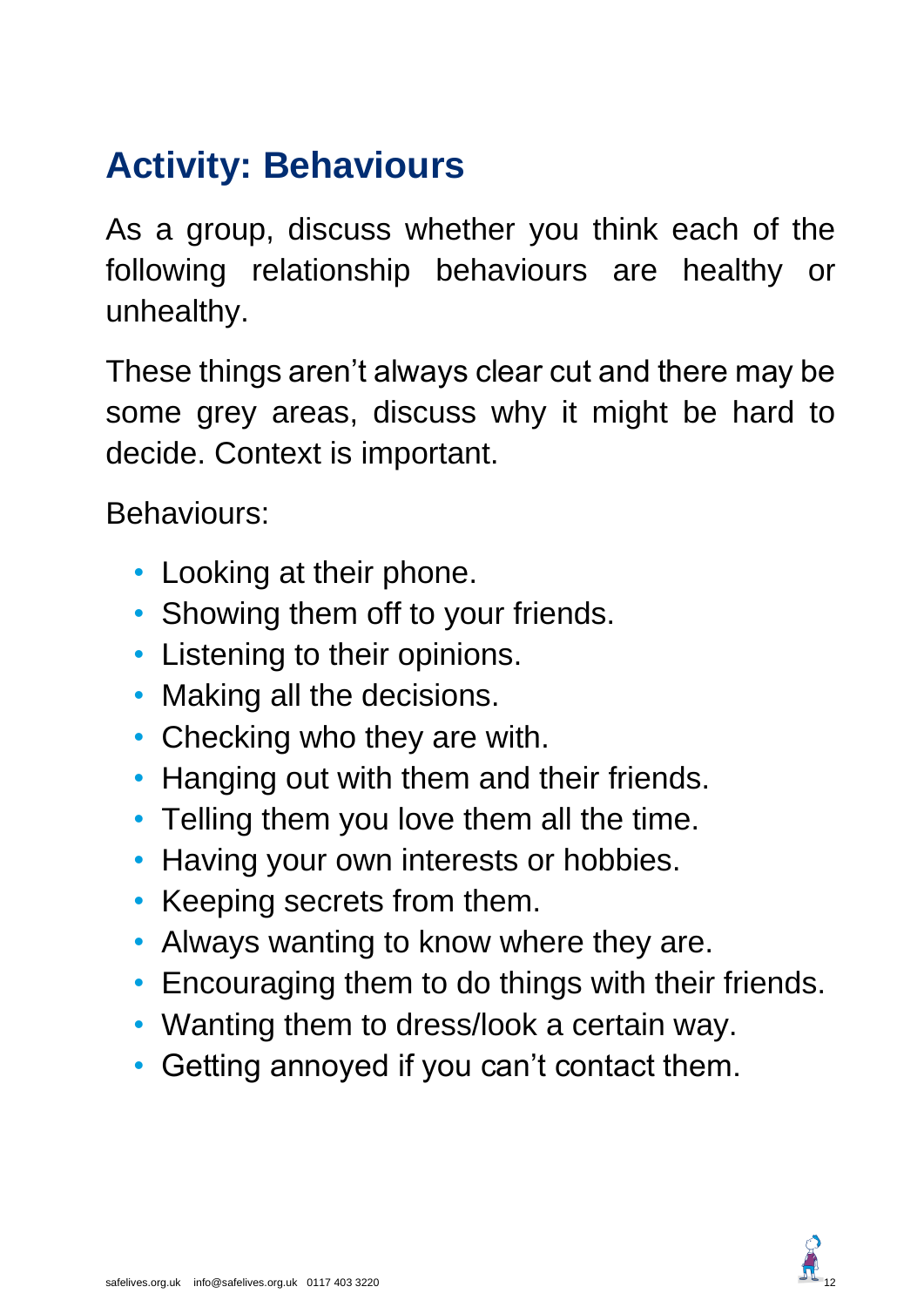### **Behaviours activity - facilitator notes:**

The aim of this activity is to get young people to consider how people behave in relationships and the impact that can have on others.

If you want to run this as a practical activity, you can write the individual behaviours on cards and get the group to discuss each one and place it under the healthy or unhealthy heading. This would also work in an online setting on a Zoom whiteboard or Google jamboard.

You may find, especially with older groups, that they want more information on context, to decide where to place a particular behaviour. In that case, ask them to describe how they think the behaviour could be both healthy and unhealthy in different situations.

An example from young people on our pilot:

<span id="page-12-0"></span>'wanting them to dress/look a certain way' because you have arranged a fancy night out as a surprise is different to telling someone what they are allowed to wear all the time.